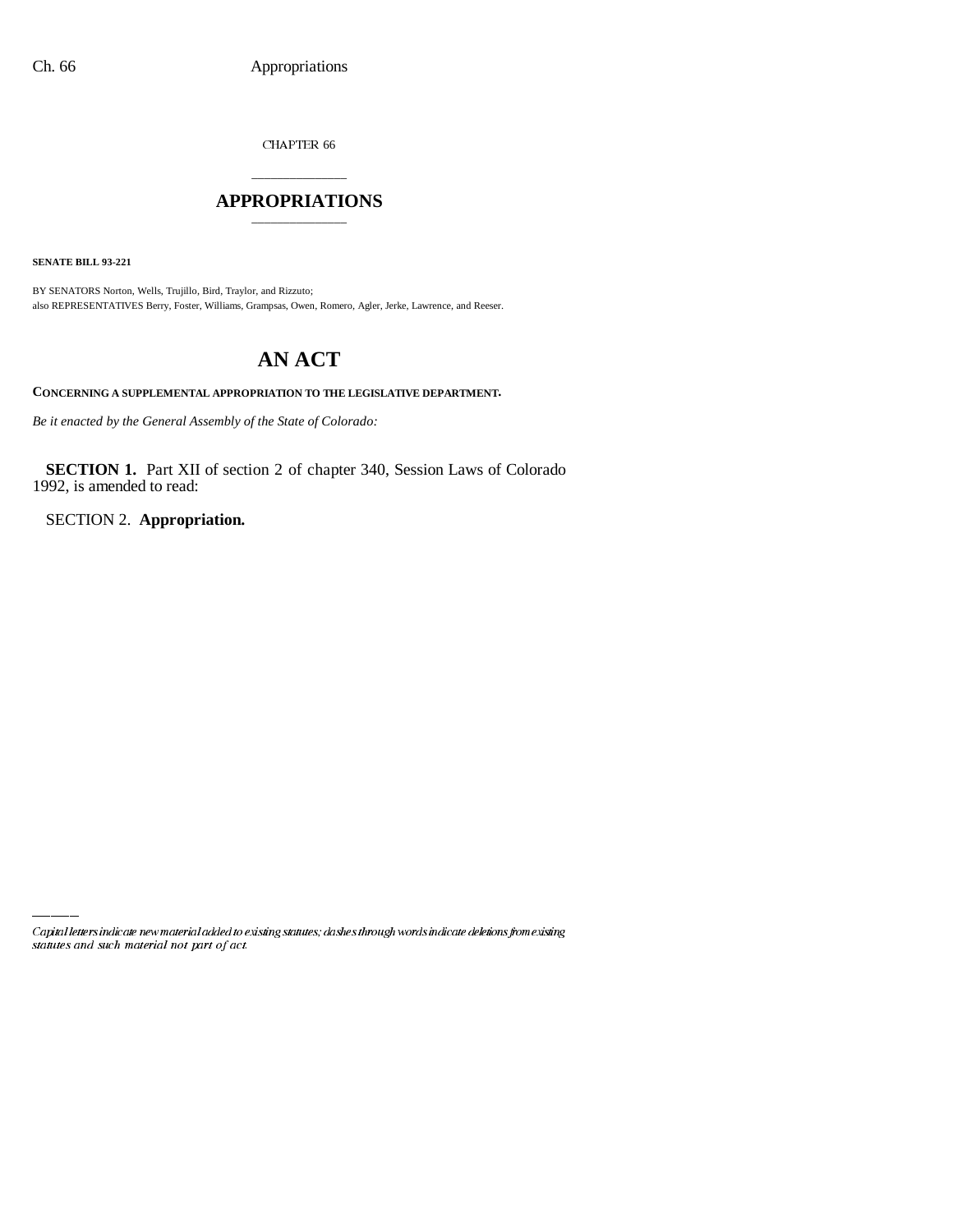|                                                                                                                                                                                                                                      | Appropriations                                                                 |                                                  |                                                            |                                 | Ch. 66                                        |  |
|--------------------------------------------------------------------------------------------------------------------------------------------------------------------------------------------------------------------------------------|--------------------------------------------------------------------------------|--------------------------------------------------|------------------------------------------------------------|---------------------------------|-----------------------------------------------|--|
|                                                                                                                                                                                                                                      | <b>ITEM &amp;</b><br><b>SUBTOT</b><br>AL                                       | <b>TOTAL</b>                                     | <b>APPROPRIATION FROM</b><br><b>GENERAL</b><br><b>FUND</b> | <b>CASH</b><br><b>FUND</b><br>S | <b>FEDE</b><br><b>RAL</b><br><b>FUND</b><br>S |  |
|                                                                                                                                                                                                                                      | \$                                                                             | \$                                               | \$                                                         | \$                              | \$                                            |  |
|                                                                                                                                                                                                                                      |                                                                                | <b>PART XII</b><br><b>LEGISLATIVE DEPARTMENT</b> |                                                            |                                 |                                               |  |
| (1) LEGISLATIVE COUNCIL<br>Property Tax Study<br>pursuant to Section<br>39-1-104(16), C.R.S.<br><b>SUBSEQUENT INJURY</b><br><b>FUND STUDY</b>                                                                                        | 800,750<br>50,000                                                              | 1,000,000<br>850,750                             | 1,000,000<br>800,750                                       | 50,000 <sup>a</sup>             |                                               |  |
| <sup>a</sup> THIS AMOUNT SHALL BE FROM THE SUBSEQUENT INJURY FUND.                                                                                                                                                                   |                                                                                |                                                  |                                                            |                                 |                                               |  |
| (2) GENERAL ASSEMBLY<br>Workers' Compensation<br><b>Legal Services</b><br><b>Purchase of Services</b><br>from Computer<br>Center <sup>2</sup><br>Payment to Risk Management<br>and Property Funds<br>Capitol Complex Leased<br>Space | 100,556<br>158,983<br>7,556<br>168,325<br>113,749<br>1,242<br>1,357<br>770,262 |                                                  |                                                            |                                 |                                               |  |
| <b>TOTALS PART XII</b><br>(LEGISLATIVE)                                                                                                                                                                                              |                                                                                | 1,047,941<br>1,051,907<br>\$2,047,941            | 1,047,941<br>1,051,907<br>\$2,047,941                      |                                 |                                               |  |
|                                                                                                                                                                                                                                      |                                                                                | \$1,902,657                                      | \$1,852,657                                                | \$50,00<br>0                    |                                               |  |

**SECTION 2.** Section 6 (2) of chapter 238, Session Laws of Colorado 1992, is repealed as follows:

Section 6. **Adjustment to FY 1992-93 long bill - appropriation.** (2) In addition to any other appropriation, there is hereby appropriated, out of any moneys in the subsequent injury fund not otherwise appropriated, to the legislative department for allocation to the legislative council, for the fiscal year beginning July 1, 1992, the sum of fifty thousand dollars (\$50,000), or so much thereof as may be necessary, for carrying out the study of the subsequent injury fund required by section 8-46-108, Colorado Revised Statutes.

**SECTION 3.** Section 1 of chapter 26, Session Laws of Colorado 1992, is amended to read:

Section 1. **Appropriation.** (1) In addition to any other appropriation, there is hereby appropriated, to the legislative department of the state of Colorado, the sum of seventeen million nine hundred eleven thousand eight hundred forty-one dollars (\$17,911,841) SEVENTEEN MILLION TWO HUNDRED SIXTY-TWO THOUSAND SIXTY-SEVEN DOLLARS (\$17,262,067), or so much thereof as may be necessary, of which amount seventeen million eight hundred twenty-one thousand eight hundred forty-one dollars (\$17,821,841) SEVENTEEN MILLION ONE HUNDRED SEVENTY-TWO THOUSAND SIXTY-SEVEN DOLLARS (\$17,172,067) shall be out of any moneys in the general fund not otherwise appropriated and ninety thousand dollars (\$90,000) shall be from cash funds, for payment of the expenses of the legislative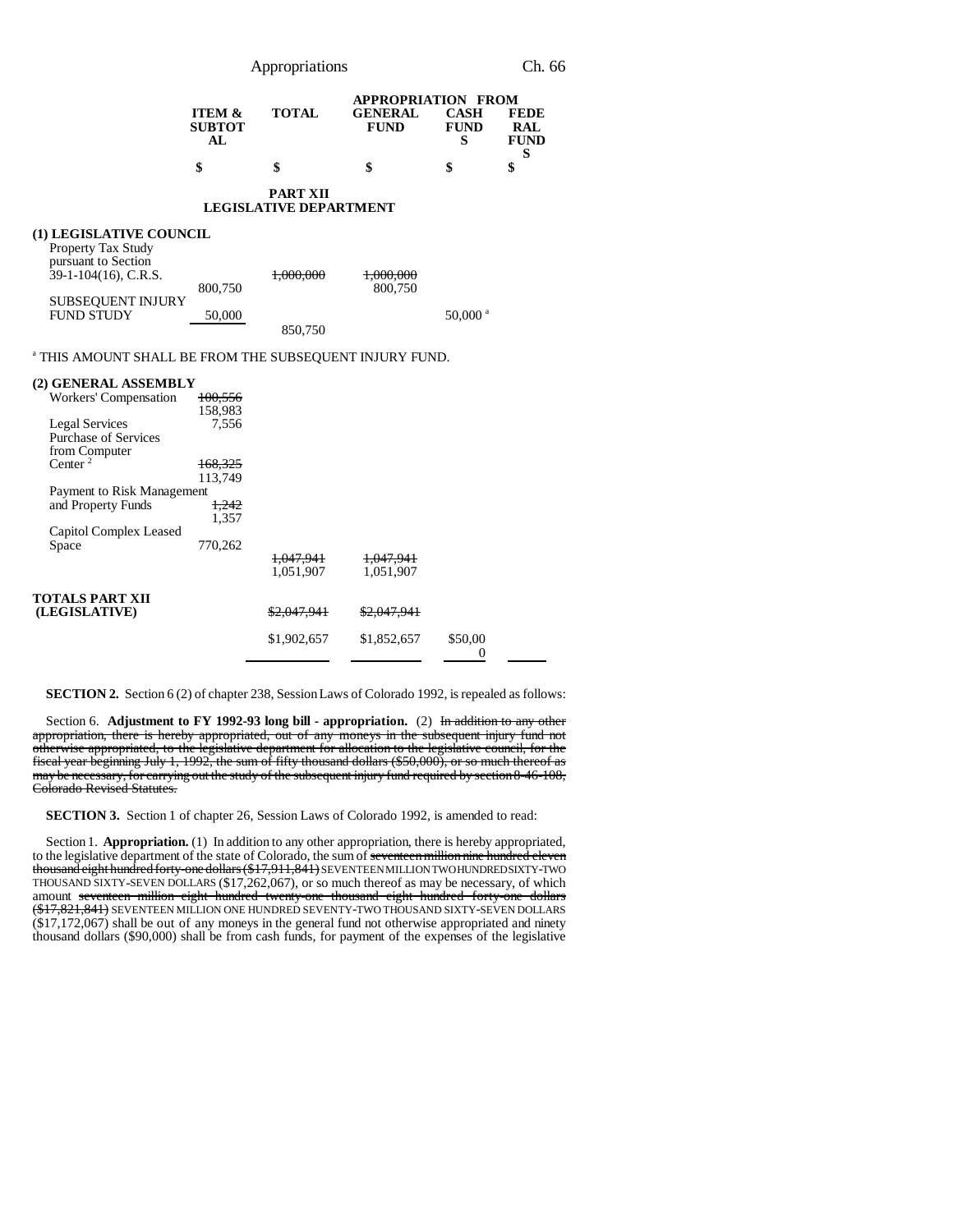### Ch. 66 Appropriations

department for the fiscal year beginning July 1, 1992, to be allocated as follows:

| House of representatives and senate                                            | \$6,154,1651/<br>\$5,632,1971/      |
|--------------------------------------------------------------------------------|-------------------------------------|
| House of representatives and senate<br>out-of-state travel                     | 101,925                             |
| House of representatives and senate<br>in-state travel                         | <del>1,121,249</del>                |
| State auditor                                                                  | 1,098,449<br>4,430,815<br>4,386,507 |
| State auditor out-of-state travel<br>State auditor in-state travel             | 7,500<br>75,000                     |
| Joint budget committee                                                         | 74,250<br><del>717,977</del>        |
| Joint budget committee in-state travel                                         | 710,797<br>8,941<br>8,852           |
| Legislative council                                                            | 2,418,614<br>2,394,428              |
| Legislative council out-of-state travel<br>Legislative council in-state travel | 9.000<br>33,390                     |
| Committee on legal services                                                    | 33,056<br>2,814,4362/               |
| Committee on legal services<br>out-of-state travel                             | 2,786,2922/<br>17,329               |
| Committee on legal services<br>in-state travel                                 | 1,500                               |
| Total legislative department                                                   | 1.485<br>\$17.262.067 3/            |

1/ Of this amount, \$90,000 is appropriated out of cash funds generated by the joint bill room, and \$6,064,165 \$5,542,197 is appropriated out of the general fund.

- 2/ It is anticipated that during the fiscal year 1992-93 the tax levy on civil actions provided for in section 2-5-119, Colorado Revised Statutes, will return approximately \$230,000 to the general fund to offset expenses of the revision of statutes by the office of legislative legal services.
- 3/ WITHIN A GROUP OF APPROPRIATIONS FOR EACH AGENCY, FUNDS MAY BE TRANSFERRED BETWEEN AN APPROPRIATION FOR TRAVEL EXPENSES AND AN APPROPRIATION WHICH MAY BE USED FOR OPERATING EXPENSES.

(2) In addition to any other appropriation, there is hereby appropriated to the committee on legal services out of any moneys not otherwise appropriated from the general fund, the sum of one hundred thousand dollars  $(*100,000)$  FIFTY THOUSAND DOLLARS (\$50,000), or so much thereof as may be necessary, for the fiscal year beginning July 1, 1992, for payment of expenses incurred in the defense of Colorado Common Cause, et al. v. Bledsoe, et al., Case No. 89-CV-7908, in the District Court, City and County of Denver.

(3) In addition to any other appropriation, there is hereby appropriated to the committee on legal services out of any moneys not otherwise appropriated from the general fund, the sum of one hundred thousand dollars (\$100,000) FIFTY THOUSAND DOLLARS (\$50,000), or so much thereof as may be necessary, for the fiscal year beginning July 1, 1992, for payment of expenses incurred in defending any legal actions which challenge reapportionment or redistricting plans, including any actions brought against the Colorado reapportionment commission. Any expenditure of funds for the defense of legal actions brought against the Colorado reapportionment commission shall be made only after consultation with the commission.

**SECTION 4.** Section 16 of chapter 340, Session Laws of Colorado 1992, is repealed as follows:

Section 16. **Appropriation in legislative appropriation bill to be adjusted.** The general fund